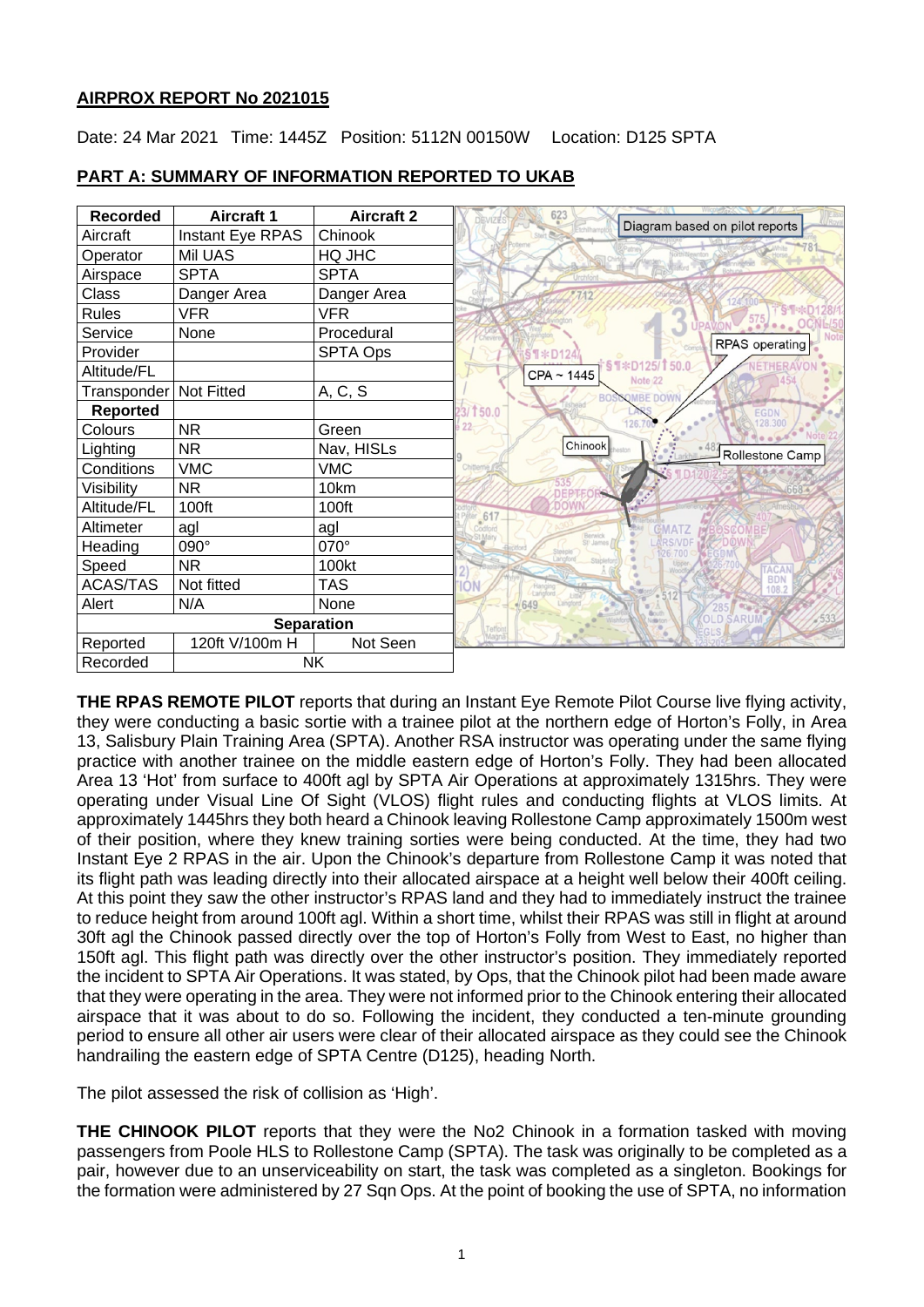regarding UAS activity ivo Rollestone Camp was passed to 27 Sqn Ops. The pilot checked the SPTA Range Allocation sheet in the 18 Sqn Ops room, which also had no UAS activity briefed to be operating ivo Rollestone Camp. The Air Liaison Officer for the exercising troops had briefed 27 Sqn to utilise a clockwise flow around Rollestone Camp to deconflict air movements and a frequency on which to deconflict from any other traffic operating in the area (in addition to the SPTA Ops frequency). They made use of this frequency and were informed that there was no other known traffic in the area to affect. Following a period of transiting through poor weather and showers immediately south of SPTA, they made comms with SPTA Ops and called for entry to the Plain. They were informed by SPTA Ops that there was UAS activity in D123/D125 and that they should have been pre-briefed of the UAS activity prior to lift. Rollestone Camp is located within D125; as such they assumed that the surrounding area must be clear as they were cleared to the landing site. They were unaware of the proximity of the UAS activity in Area 13, immediately NE of Rollestone Camp. For an expeditious exit of the operating area; the pilot intended to route briefly to the NE of the camp until clear then directly east (through Area 13) on to the standard transit routes at Crossing C for a departure to the north at Rushal, instead of routing south about Durrington. They requested this routing via SPTA Ops in the north-easterly bound transition from the landing site which was denied. They had asked for this clearance after lift as they did not think they would reach SPTA Ops on the ground. The transmission asking them to route south also contained a warning that "*We will probably be DASOR'd against*", which was their first indication that this potential near miss had occurred. They immediately turned south upon hearing of the exact location of the UAS activity in Area 13. From reading the Airprox report, this south-bound turn appears to have taken them within close proximity of the UAS operator.

They discussed as a crew immediately following departure from SPTA, during the crew debrief and subsequently since the event and none of the crew can remember being passed any specifics about the UAS activity. However, if this information was passed during a 'high workload' period of flight following poor weather and whilst configuring the aircraft for approach to the landing site whilst working and switching between Middle Wallop Approach, Low Level Common, SPTA Ops and Rollestone Safety frequencies, it is possible that it was missed. Had they known in advance of the activity in Area 13 they would not have considered this course of action for departure and would have headed south to exit the area. None of the crew saw UAS or operators at any point.

The pilot assessed the risk of collision as 'Low'.

**THE SPTA OPS OFFICER** reports that at approximately 1430(Local) the Chinook, (who was participating in priority 1 exercise on SPTA) lifted from Rollestone Camp initially in a northerly direction before turning right to take up a southerly heading to pick up the helicopter low level route from Airman's Cross to route to Keevil. The aircraft took off from Rollestone Camp and at approximately 200ft agl and half way through the turn on to a southerly heading, routed over into Area 13 which was active with MUAS activity.

When RSA, or any MUAS unit, checks in to start or confirm activity, they get adjacent activity information brief and any restriction which may apply for that day. Hence they were informed that Rollestone camp was being used as a forward operating base for a priority 1 exercise and so may encounter aircraft departing or arriving throughout. When rotary aircraft book in to operate on SPTA the pre-requisite for acquiring a booking number is that they are briefed on adjacent activities and any restrictions which may apply for the period.

The Chinook pilot called to lift from Rollestone Camp to route as indicated above, and on lifting was reminded of the MUAS activity in Area 13 and told to next call clearing going on route to the north. Shortly after the Chinook got airborne, RSA called on airwave radio quite infuriated that a Chinook had just flown over two of their flying positions. On confirmation that they were still operating VLOS rules it appeared to be a very late acquisition of the MUAS observer, if at all, that may be the issue. Both operating units were aware of adjacent activities and should have been flying accordingly.

The controller perceived the severity of the incident as 'Medium'.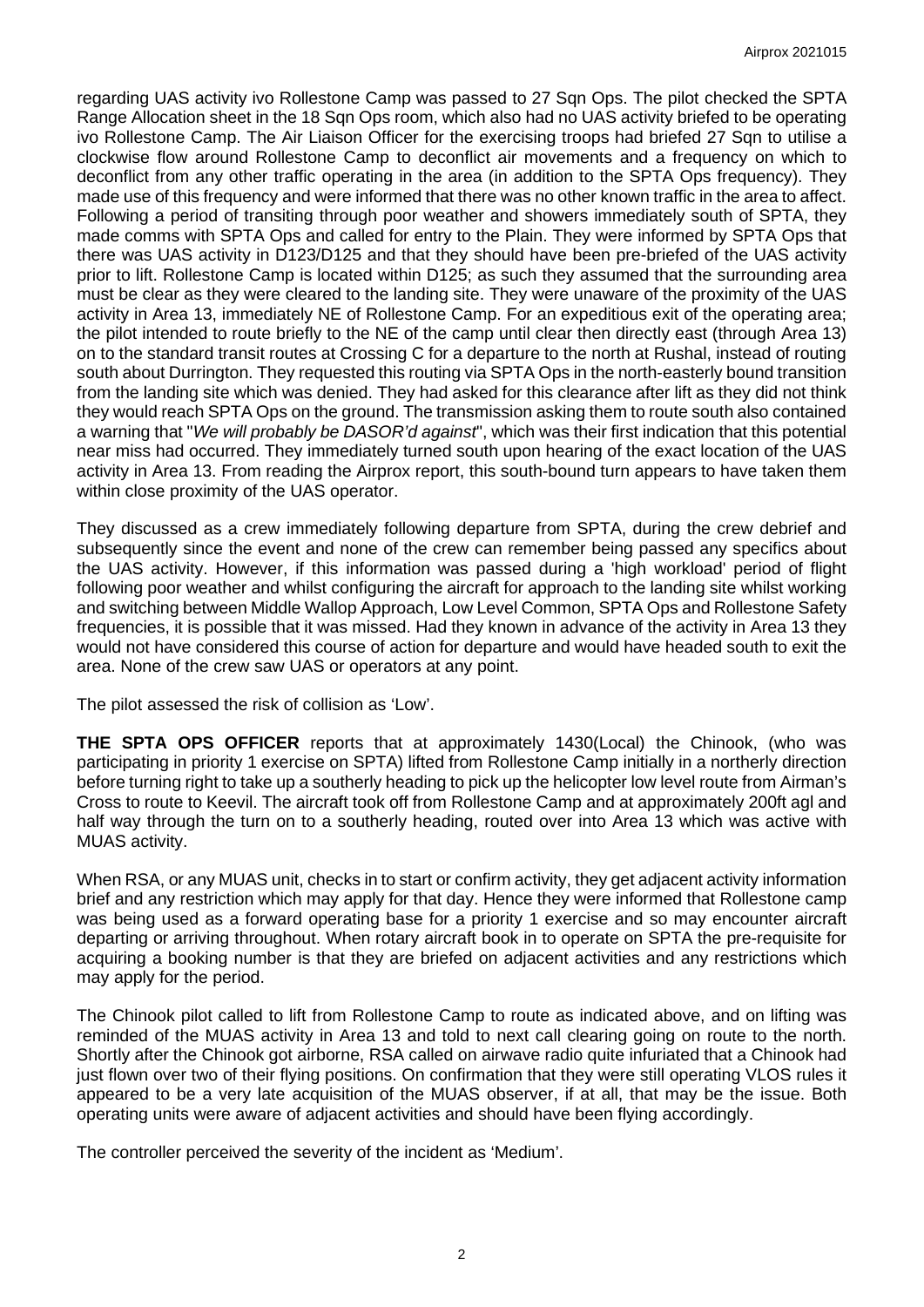**THE SPTA SENIOR OPS OFFICER** reports that when the RPAS operators are operating under VLOS rules, they do not have exclusive use of the operating area in order to allow other operators to continue to use the SPTA, exclusive use is only reserved for those operating under BVLOS. In this case, both operators were informed about each other. The RPAS operators were informed about Rollestone Camp being active, and it was incumbent on them to avoid the manned aircraft. That said, having been given information about UAV activity, it would have been expected that the Chinook pilot would remain clear.

## **Factual Background**

The weather at Boscombe Down was recorded as follows:

METAR EGDM 241420Z 24009KT 9999 FEW012 BKN016 10/07 Q1020 BECMG FEW016 BKN025 RMK WHT BECMG BLU=

## **Analysis and Investigation**

## **UKAB Secretariat**

The Instant Eye RPAS and Chinook pilots shared an equal responsibility for collision avoidance and not to operate in such proximity to other aircraft as to create a collision hazard.<sup>[1](#page-2-0)</sup>

#### **Occurrence Investigation**

#### **Unit Investigation**

A Odiham Unit Investigation found that SPTA Airspace Allocation emails are disseminated by SPTA Ops daily covering the day period and then the out of hours period via a separate email. The Chinook sqn received the out of hours notification but due to an email address error did not receive the daily email. This has now been rectified. A robust system is now in place on all sqns to alert crews to late notice changes that are notified. Pertinent information is also passed to crews on check in with Salisbury Ops.

#### **Comments**

## **JHC**

Flights within the Training area are well briefed and managed by SPTA Ops. In this instance a late notification of drone activity wasn't received by the aircrew due to an incorrect email address. The RPAS were safely grounded iaw two-man drone operations until the aircraft was clear. This Airprox is another timely reminder to all operators of both manned and unmanned platforms of good communication and airmanship within congested training areas.

#### **Summary**

An Airprox was reported when an Instant Eye RPAS and a Chinook flew into proximity in D125, SPTA at approximately 1445Z on Wednesday 24<sup>th</sup> March 2021. Both pilots were operating under VFR in VMC, the Instant Eye remote pilot was not in receipt of an ATS and the Chinook pilot was in receipt of a Procedural Service from SPTA Ops.

## **PART B: SUMMARY OF THE BOARD'S DISCUSSIONS**

Information available consisted of reports from both pilots, radar photographs/video recordings, reports from the air traffic controllers involved and reports from the appropriate operating authorities. Relevant contributory factors mentioned during the Board's discussions are highlighted within the text in bold, with the numbers referring to the Contributory Factors table displayed in Part C.

<span id="page-2-0"></span><sup>1</sup> MAA RA 2307 paragraphs 1 and 2.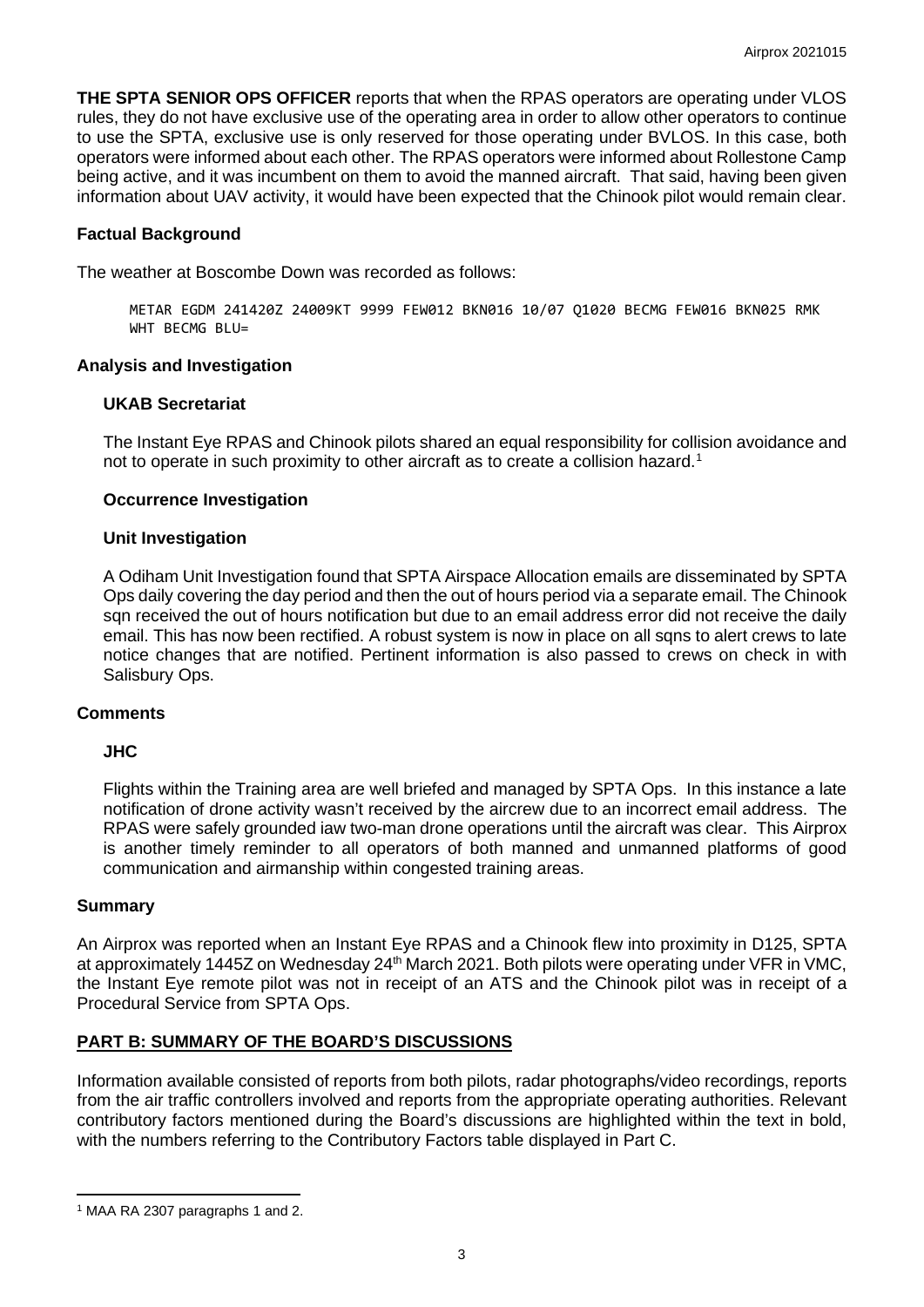Due to the exceptional circumstances presented by the coronavirus pandemic, this incident was assessed as part of a 'virtual' UK Airprox Board meeting where members provided a combination of written contributions and dial-in/VTC comments.

The Board first looked at the actions of the RPAS operator. They were operating in Area 13 on SPTA with another RPAS operator and believed they had sole use of the area. Whilst they did have use of Area 13, it was clear from the reports from the SPTA Ops personnel that use of the area did not mean that aircraft would not overfly, and in fact by being told about the Chinook activity at Rollestone Camp, the expectation was that the RPAS operators knew of the likelihood of aircraft in the vicinity (**CF5**). Nevertheless, although they were given this generic information, they did not expect the Chinook to come so close to their operating area (**CF6**). However, once they realised that the Chinook was likely to overfly their position, they took action to descend the RPAS to remove the risk of collision.

Turning to the Chinook pilot, their squadron ops had not received the email detailing the activity on SPTA (**CF3**), which meant that they were not aware of the drones when briefing for the sortie. The pilot noted that the circumstances around their approach to Rollestone Camp, with the multiple frequencies and poor weather conditions, were such that, if they were told about the drone activity they did not assimilate the information and therefore the pilot did not expect to encounter the activity on departure (**CF6**, **CF7**). Concerned that they would not be able to raise SPTA Ops on frequency whilst on the ground, the pilot lifted before requesting the clearance to route northbound over the area that the drones were operating in. By the time they were told that they could not route as requested, their routing had already taken them overhead the drones (**CF4**). The TAS on the Chinook was not able to detect the RPAS (**CF8**) and the pilot did not see the drone that was still airborne (**CF9**), although the action taken by the RPAS operator meant that it was probably very low level by the time the Chinook passed overhead.

The Board thought that a key aspect of the incident was that the procedure to provide the Chinook squadron with the appropriate briefing sheet did not function as expected due to the incorrect email (**CF1**), and the Board were heartened to hear that this had now been addressed. The SPTA Ops controller believed that the Chinook pilot was already aware of the drone activity and expected that the Chinook would depart appropriately. By the time the Chinook pilot contacted them for departure clearance through the range, they were already airborne, leaving the Ops controller with little opportunity to prevent the transit through Area 13 (**CF2**).

When determining the risk of the Airprox, the Board discussed the reports from both the RPAS operator and the Chinook pilot. Although the RPAS operator had assessed the risk of collision as 'high', the Board noted that they had already descended the drone out of the way of the Chinook as soon as they had heard it approaching and it was at around 30ft by the time the Chinook flew overhead. Therefore, they agreed that this timely avoiding action had ensured that there had been no risk of collision. However, they thought that the breakdown in communication with the lack of briefing sheet and then the Chinook lifting without the knowledge that Area 13 had RPAS activity meant that safety had been degraded; Risk Category C.

# **PART C: ASSESSMENT OF CONTRIBUTORY FACTORS AND RISK**

Contributory Factors:

|           | 2021015                                             |                                                   |                                                                                 |                                                                          |  |  |  |
|-----------|-----------------------------------------------------|---------------------------------------------------|---------------------------------------------------------------------------------|--------------------------------------------------------------------------|--|--|--|
| <b>CF</b> | <b>Factor</b>                                       | <b>Description</b>                                | <b>ECCAIRS Amplification</b>                                                    | <b>UKAB Amplification</b>                                                |  |  |  |
|           | <b>Ground Elements</b>                              |                                                   |                                                                                 |                                                                          |  |  |  |
|           | • Regulations, Processes, Procedures and Compliance |                                                   |                                                                                 |                                                                          |  |  |  |
|           | Human<br>Factors                                    | • ATM Regulatory Deviation                        | An event involving a deviation<br>from an Air Traffic Management<br>Regulation. | Regulations and/or procedures not<br>fully complied with                 |  |  |  |
|           | • Situational Awareness and Action                  |                                                   |                                                                                 |                                                                          |  |  |  |
|           | Contextual                                          | • Traffic Management<br><b>Information Action</b> | An event involving traffic<br>management information actions                    | The ground element had only generic,<br>late or no Situational Awareness |  |  |  |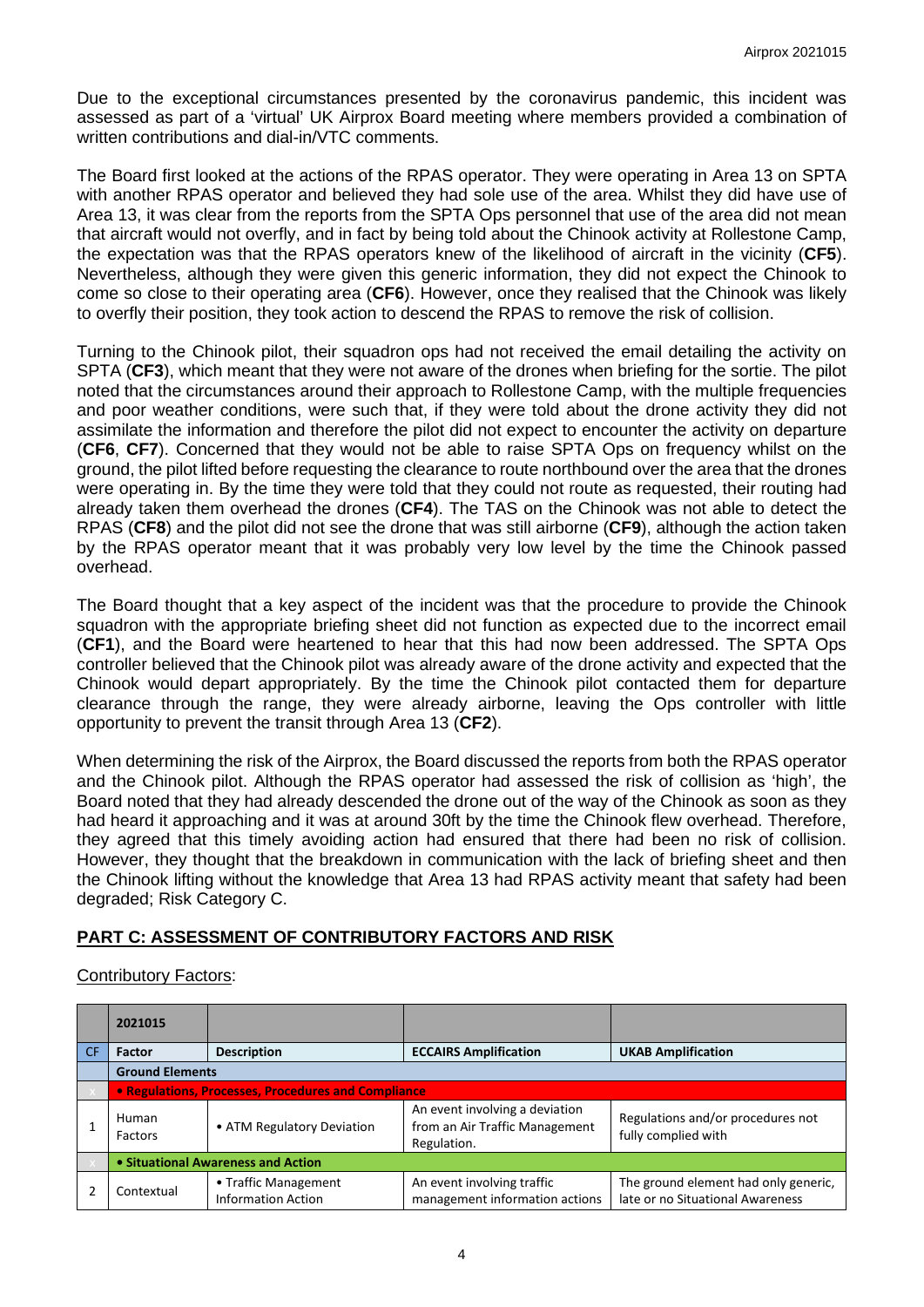|   | <b>Flight Elements</b>                                      |                                                                       |                                                                                                                                                          |                                                                      |  |  |  |  |
|---|-------------------------------------------------------------|-----------------------------------------------------------------------|----------------------------------------------------------------------------------------------------------------------------------------------------------|----------------------------------------------------------------------|--|--|--|--|
|   |                                                             | <b>. Tactical Planning and Execution</b>                              |                                                                                                                                                          |                                                                      |  |  |  |  |
| 3 | Organisational                                              | • Flight Planning Information<br>Sources                              | An event involving incorrect<br>flight planning sources during the<br>preparation for a flight.                                                          |                                                                      |  |  |  |  |
| 4 | Human<br>Factors                                            | • Insufficient Decision/Plan                                          | Events involving flight crew not<br>making a sufficiently detailed<br>decision or plan to meet the<br>needs of the situation                             | Inadequate plan adaption                                             |  |  |  |  |
| 5 | Human<br>Factors                                            | • Pre-flight briefing and flight<br>preparation                       | An event involving incorrect,<br>poor or insufficient pre-flight<br>briefing                                                                             |                                                                      |  |  |  |  |
|   |                                                             | <b>• Situational Awareness of the Conflicting Aircraft and Action</b> |                                                                                                                                                          |                                                                      |  |  |  |  |
| 6 | Contextual                                                  | • Situational Awareness and<br><b>Sensory Events</b>                  | Events involving a flight crew's<br>awareness and perception of<br>situations                                                                            | Pilot had no, late or only generic,<br><b>Situational Awareness</b>  |  |  |  |  |
| 7 | Human<br>Factors                                            | Understanding/Comprehension                                           | Events involving flight crew that<br>did not understand or<br>comprehend a situation or<br>instruction                                                   | Pilot did not assimilate conflict<br>information                     |  |  |  |  |
|   | <b>• Electronic Warning System Operation and Compliance</b> |                                                                       |                                                                                                                                                          |                                                                      |  |  |  |  |
| 8 | Technical                                                   | • ACAS/TCAS System Failure                                            | An event involving the system<br>which provides information to<br>determine aircraft position and is<br>primarily independent of ground<br>installations | Incompatible CWS equipment                                           |  |  |  |  |
|   | • See and Avoid                                             |                                                                       |                                                                                                                                                          |                                                                      |  |  |  |  |
| 9 | Human<br>Factors                                            | • Monitoring of Other Aircraft                                        | Events involving flight crew not<br>fully monitoring another aircraft                                                                                    | Non-sighting or effectively a non-<br>sighting by one or both pilots |  |  |  |  |

Degree of Risk: C.

#### Safety Barrier Assessment<sup>[2](#page-4-0)</sup>

In assessing the effectiveness of the safety barriers associated with this incident, the Board concluded that the key factors had been that:

## **Ground Elements:**

**Regulations, Processes, Procedures and Compliance** were assessed as **ineffective** because the Chinook squadron did not receive the SPTA daily activity briefing sheet.

## **Flight Elements:**

**Tactical Planning and Execution** was assessed as **ineffective** because the Chinook crew were not aware of the activity of Area 13 before they lifted from Rollestone Camp and the drone operators were not aware that they did not have exclusive use of the area.

**Situational Awareness of the Conflicting Aircraft and Action** were assessed as **partially effective** because the Chinook pilot did not have any situational awareness about the drone activity and the drone operators only had generic situational awareness that helicopters were operating out of Rollestone Camp.

**Electronic Warning System Operation and Compliance** were assessed as **ineffective** because the TAS in the Chinook could not detect the drone.

<span id="page-4-0"></span> $2$  The UK Airprox Board scheme for assessing the Availability, Functionality and Effectiveness of safety barriers can be found on the [UKAB Website.](http://www.airproxboard.org.uk/Learn-more/Airprox-Barrier-Assessment/)